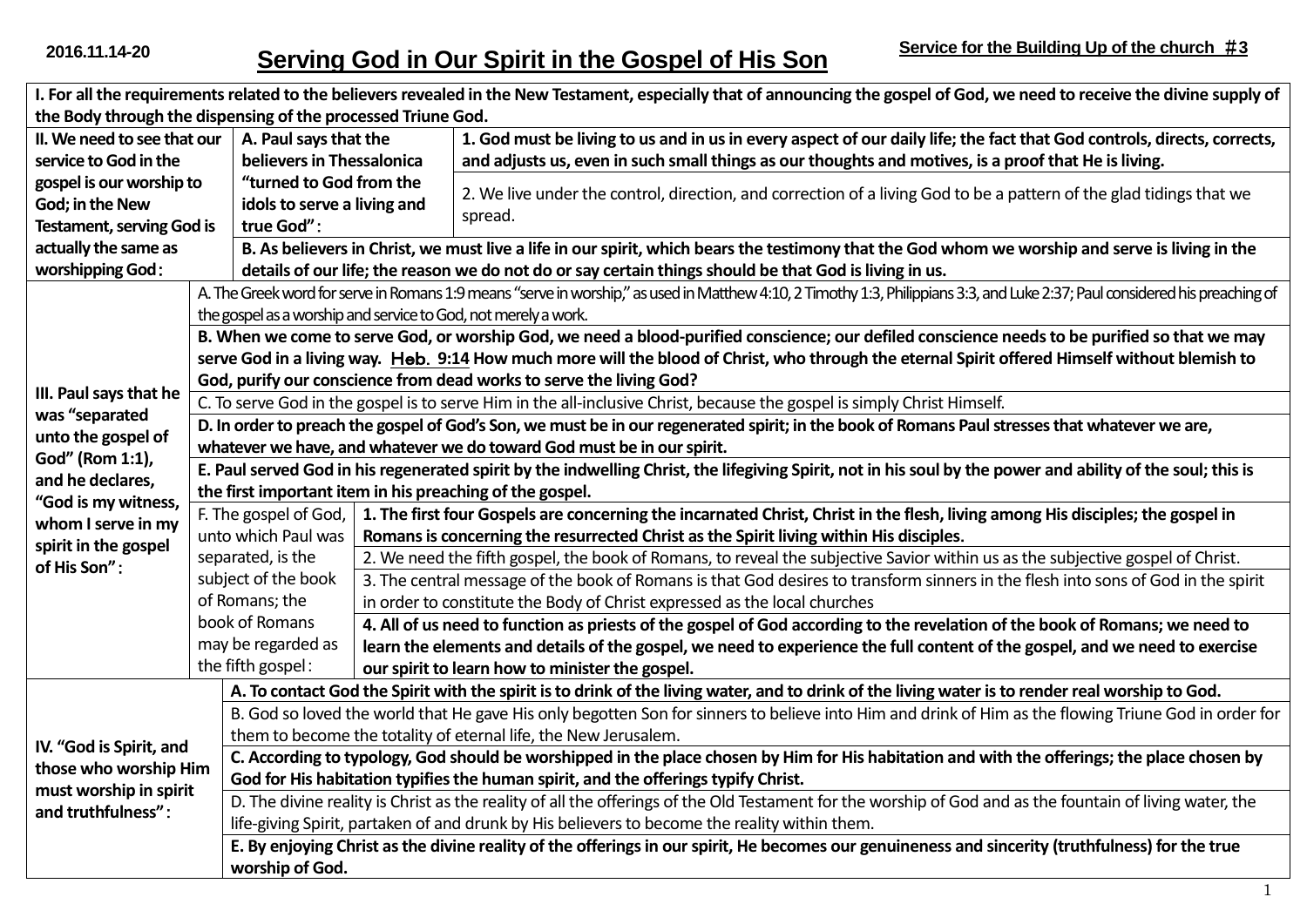| V. "We are the<br>circumcision, the ones<br>who serve by the Spirit<br>of God and boast in<br><b>Christ Jesus and have no</b><br>confidence in the flesh"<br>(Phil. 3:3): | A. The flesh refers to all that we are and have in our natural being; anything natural, whether it is good or evil, is the flesh.                                        |  |  |  |
|---------------------------------------------------------------------------------------------------------------------------------------------------------------------------|--------------------------------------------------------------------------------------------------------------------------------------------------------------------------|--|--|--|
|                                                                                                                                                                           | B. As believers in Christ, we should not trust in anything that we have by our natural birth, for everything of our natural birth is part of the flesh.                  |  |  |  |
|                                                                                                                                                                           | C. Even though we have been regenerated, we may continue to live in our fallen nature, boast in what we do in the flesh, and have confidence in                          |  |  |  |
|                                                                                                                                                                           | our natural qualifications; therefore, it is important that we be deeply and personally touched by these verses in Philippians 3.                                        |  |  |  |
|                                                                                                                                                                           | D. We need the Lord's light to shine on us concerning our nature, our deeds, and our confidence in the flesh; we need to be enlightened by the                           |  |  |  |
|                                                                                                                                                                           | Lord to see that we still live too much by the flesh and that we boast in our deeds and qualifications.                                                                  |  |  |  |
|                                                                                                                                                                           | E. One day, when the light shines on us concerning this, we will want to prostrate ourselves before the Lord and confess how unclean our nature is;                      |  |  |  |
|                                                                                                                                                                           | then we will condemn everything we do by our fallen nature; we will see that in the eyes of God whatever is done in the fallen nature is evil and                        |  |  |  |
|                                                                                                                                                                           | worthy of condemnation.                                                                                                                                                  |  |  |  |
|                                                                                                                                                                           | F. Formerly, we boasted in our deeds and qualifications, but the time will come when we will condemn the flesh with its qualifications; then we                          |  |  |  |
|                                                                                                                                                                           | shall boast in Christ alone, realizing that in ourselves we have absolutely no ground for boasting.                                                                      |  |  |  |
|                                                                                                                                                                           | G. Only when we have been enlightened by God shall we be able to say truly that we have no trust in our natural qualifications, ability, or                              |  |  |  |
|                                                                                                                                                                           | intelligence; only then shall we be able to testify that our confidence is wholly in the Lord; after we are enlightened in this way, we shall truly                      |  |  |  |
|                                                                                                                                                                           | serve and worship God in our spirit and by the Spirit.                                                                                                                   |  |  |  |
| VI. In order to serve God                                                                                                                                                 | A. The base for Jesus to be baptized is that He considered Himself, according to His humanity, a man, especially an Israelite, who was a man "in the flesh"; even though |  |  |  |
| in the gospel of His Son,                                                                                                                                                 | He was only "in the likeness of the flesh of sin", "without sin", yet He was "in the flesh," which has nothing good but is worthy only of death and burial.              |  |  |  |
| we need to see that we                                                                                                                                                    | B. Based on this fact, at the beginning of His ministry for God, He was willing to be baptized by John the Baptist, recognizing that, according to His                   |  |  |  |
| are men in the flesh,                                                                                                                                                     | humanity, He was one who did not have any qualification to be a servant of God.                                                                                          |  |  |  |
| worthy of nothing but                                                                                                                                                     | C. As a man in the flesh, He needed to be a dead man buried in the death water to fulfill God's New Testament requirement according to His                               |  |  |  |
| death and burial; this is                                                                                                                                                 | righteousness, and He did it willingly, considering it the fulfilling of God's righteousness.                                                                            |  |  |  |
| to follow the Lord's                                                                                                                                                      | D. This shows that we should not bring anything of our natural life, anything of our flesh, into God's ministry in the service of His gospel.                            |  |  |  |
| pattern to fulfill all                                                                                                                                                    | E. We all should declare in our life and work, "I am a person in the flesh, worthy of nothing but death and burial, so I want to have myself                             |  |  |  |
| righteousness and enter                                                                                                                                                   | terminated, crucified, and buried".                                                                                                                                      |  |  |  |
| into the ministry of the                                                                                                                                                  |                                                                                                                                                                          |  |  |  |
| age:                                                                                                                                                                      |                                                                                                                                                                          |  |  |  |
| VII. Our work and labor<br>for the Lord in the<br>gospel are not by our                                                                                                   | A. The life-giving Spirit is the reality of the Triune God, the reality of resurrection, and the reality of the Body of Christ                                           |  |  |  |
|                                                                                                                                                                           | B. Resurrection means that everything is of God and not of us, that God alone is able and that we are not able, and that everything is done by                           |  |  |  |
|                                                                                                                                                                           | God and not by ourselves.                                                                                                                                                |  |  |  |
| natural life and natural                                                                                                                                                  | C. All those who know resurrection have given up hope in themselves; they know that they cannot make it; everything that is of death belongs                             |  |  |  |
| ability but by the Lord's<br>resurrection life and<br>power; resurrection is<br>the eternal principle in<br>our service to God:                                           | to us, and everything that is of life belongs to the Lord.                                                                                                               |  |  |  |
|                                                                                                                                                                           | D. We must acknowledge that we are nothing, have nothing, and can do nothing; we must come to the end of ourselves to be convinced of our                                |  |  |  |
|                                                                                                                                                                           | utter uselessness.                                                                                                                                                       |  |  |  |
|                                                                                                                                                                           | E. The resurrected Christ as the life-giving Spirit lives in us, enabling us to do what we could never do in ourselves.                                                  |  |  |  |
|                                                                                                                                                                           | F. When we do not live by our natural life but live by the divine life within us, we are in resurrection; the issue of this is the reality of the Body of                |  |  |  |
|                                                                                                                                                                           | Christ as the goal of the gospel of God.                                                                                                                                 |  |  |  |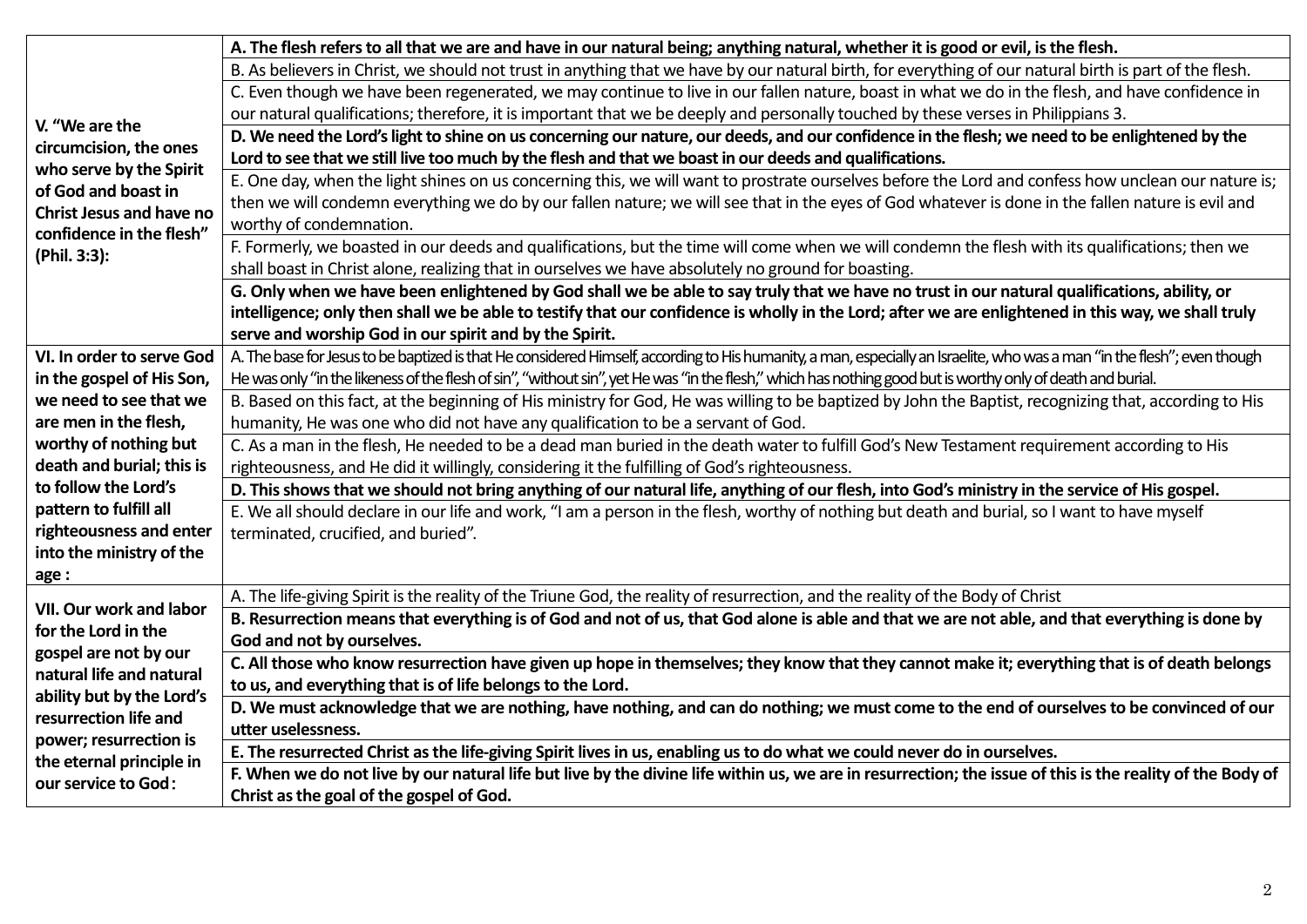## Experience (Business life model)

① **By our daily life we prove that God is living. …Our present living is a testimony that the God whom we serve is living. He is living in us, and He controls us, direct us, and deal with us. He will not let us go. Rather, in many matters He corrects us and adjusts us. The fact that God controls us and direct us, even in such small things as our thoughts and motives, is a proof that He is living. We live under the control, direction, and correction of a living God. As believers in Christ we must live a life which bears the testimony that the God is living.**

Some people are nervous, so they are always unconfident and uncertain about their work. Other person is a self-paced person and does not notice the change. However, as a Christian, regardless of what personality you have, you can experience being managed, led and coordinated by the Lord; you can and must testify that the Lord is alive within you. Therefore, it is exactly the same in business life as well as at church meetings when you utilize your spirit, open your heart to the Lord and call upon His name. Call upon the Lord's name within during your office meetings. And by doing your work with the Lord with your mind set on the spirit, the Lord will tell you when to "make decision now", "ascertain the situation more", "avoid expressing your opinion too much", "become bold" for the adjustments and corrections you need. If you follow this, you can testify that the Lord lives inside you. In your daily life, especially business life, you need to live a life to testify that Christ is living in you, Amen!

② **Even though we have been regenerated, we may continue to live in our fallen nature, boast in what we do in the flesh, and have confidence in our natural qualifications. … We need the Lord's light to shine on us concerning our nature, our deeds, and our confidence in the flesh. If we are enlightened by the Lord, we shall confess that although we have been regenerated to become children of God with the divine life and nature, we still live too much in the flesh. One day, when the light shines on you concerning this, you will want to prostrate yourself before the Lord and confess how unclean your nature is. Then you will condemn everything you do by your fallen nature. Your will see that in the eyes of God whatever is done in the fallen nature is evil and worthy of condemnation.**

No matter how high an education you received, how excellent degree or qualification you gained, never depend on them. Also, no matter how much you have experienced the Lord's guidance after you gotsaved, never boast about them. If you boast about them, you will come to rely on them. In this regard, you need the Lord's light to shine upon you deeply. You must not rely on the educational

background you gained or your status in the company. You should not rely on the spiritual experiences in the past. You should constantly open to the Lord, enjoy the Lord, drop your prejudice, and listen to the Lord's voice in the present. Under the guidance of Joshua, the people of Israel listened to the voice of the Lord and got victory at Jericho, but immediately after that they were defeated in Ai. They had depended on the previous experience of victory in Jericho, and did not listen to the Lord's voice, or relied on the Lord, but attacked Ai with superstitious natural power.

Even if your spirit was regenerated, there is much possibility that you will still live according to your natural life. Under the light of the Lord, it is necessary for you to recognize that not only sins need to be dealt with, but also your nature, not relying on the Lord, and all of your nature and deeds are to be condemned by God. Pray as follows, "Lord Jesus, anything that does not depend on you is flesh. When I see the glory of your light, it enables me to know that my flesh is worth nothing even if it is good. Please shine your light deeply to every corner of my heart. Many times, I became proud unconsciously and found myself dependent on the flesh. Oh Lord, your mercy be on me, may the manifestation of the glorious Christ be in me, shine the light upon me and draw me to you. That's because I no longer trust in the flesh, for I love the Lord, trust the Lord, and yearn for the Lord. Amen."

③ **Resurrection means that everything is of God and not of us. It means that God alone is able and that we are not able. Resurrection means that everything is done by God, not by ourselves. All those who think highly of themselves and who hold a misguided judgment of themselves have never realized what resurrection is. … If a man continues to think that he is able, that he can do something, and that he is useful, he does not know resurrection. He may know the doctrine of resurrection, the reason for resurrection, or the result of resurrection, but he does not know resurrection. All those who know resurrection have given up hope in themselves, they know that they cannot make it. As long as the natural strength remains, the power of resurrection has no ground for manifestation.**

 You should not think even a little that "you are marvelous because you can speak English or Chinese" and "You are a great person because you perform excellently in the company". Such idea indicates that you don't recognize the resurrection. The Lord died, resurrected, and became the life-giving spirit. To recognize the resurrection, you need to constantly return to the spirit, utilize the spirit and touch the life-giving spirit. And by doing work in the spirit, you need to become a business person who testify for the resurrection.